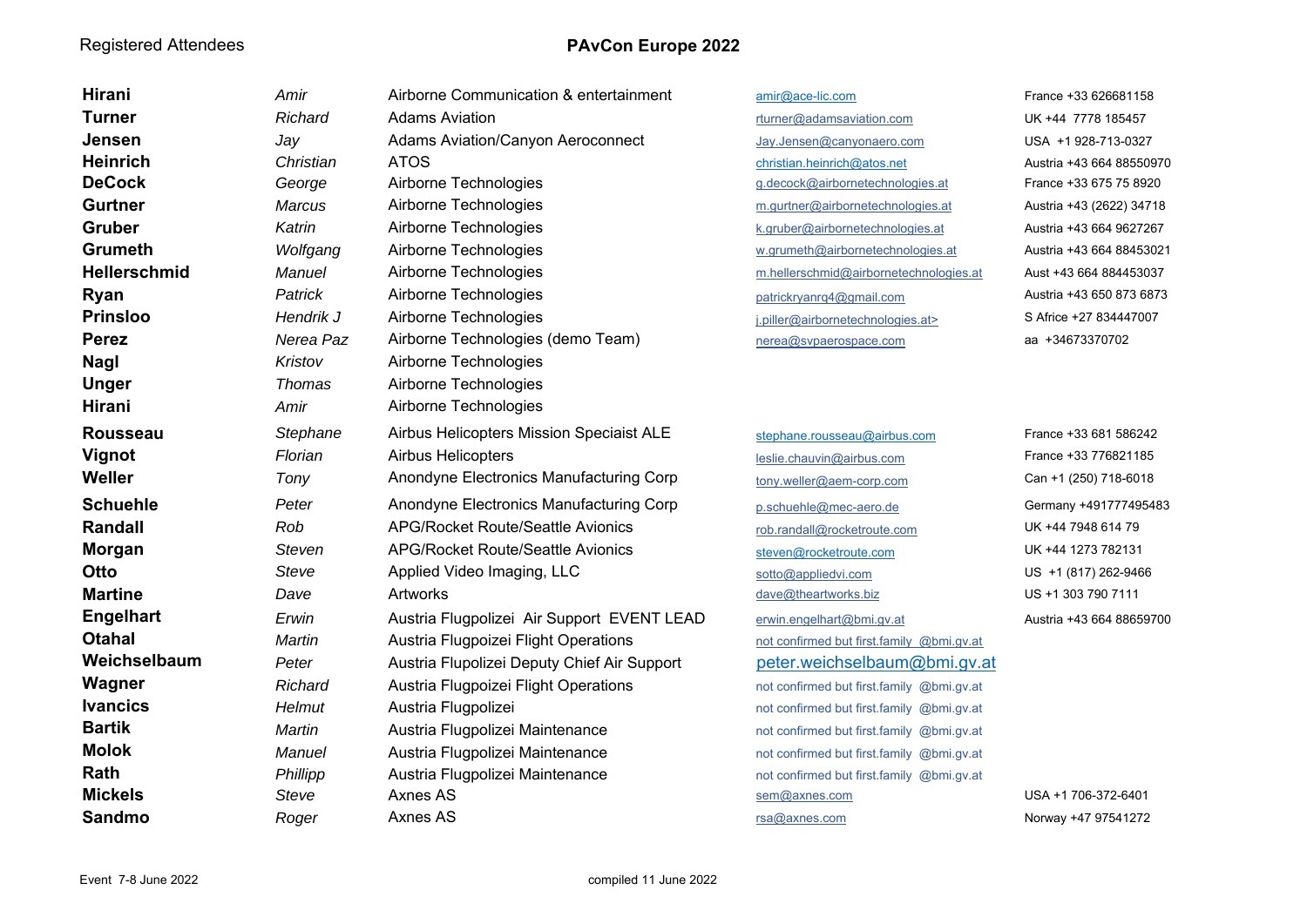| Westaway             | Paul          | <b>Babcock International Onshore</b>            | paul.westaway@babcockinternational.com |                           |
|----------------------|---------------|-------------------------------------------------|----------------------------------------|---------------------------|
| Jones                | Ben           | Babcock International Onshore Head of Design    | ben.jones@babcockinternational.com     | UK +44 7394 572843        |
| <b>Van Genechten</b> | Johan         | Belgium Defence Delegation Lt Colonel           | johan.vangenechten@mill.be             | Belgium +32 494582988     |
| De Deurwaerder       | Wim           | Belgium Defence Delegation Major                | wim.dedeurwaerder@mil.be               |                           |
| <b>Audoore</b>       | Luc           | Belgium Defence Delegation Ops Serve s.a.       | luc@audcon.be                          | Belgium +32 477 971602    |
| <b>Delogne</b>       | Robert        | Belgium Defence Delegation Ops Serve s.a.       | robert.delogne@skynet.be               | Belgium +32               |
| <b>Finck</b>         | Gerd          | Belgium Defence Lt. Colonel Air Component       | gerd.finck@mil.be                      | Belgium +32 468 000 130   |
| Verbruggen           | Jan           | <b>Belgium State Police</b>                     | jan.verbruggen@police.belgium.eu       | Belgium + 32 478 99 90 86 |
| <b>Castorena</b>     | Jonathan      | <b>Bell Helicopter</b>                          | jcastorena@bellflight.com              |                           |
| <b>Miyauchi</b>      | Terence       | Bell Helicopter Customer Solutions Parapublic   | tmiyauchi@bellflight.com               | USA +1 (928) 279-2274     |
| Hajecek              | Jaroslav      | Bell Helicopter After Sales Manager             | jhajecek@bellflight.com                |                           |
| Spataru              | Sorin         | CarteNav                                        | sspataru@cartenav.com                  |                           |
| <b>Gallant</b>       | Deirdre       | CarteNav                                        | trevor.bradley@cartenav.com            | Canada +1 902 817 5233    |
| <b>Estévez</b>       | Hector        | Centum Research                                 | hector.estevez@centum-rt.com           | Spain +34 650 974 428     |
| Gallego              | Daniel        | Centum Research                                 | daniel.gallego@centum-rt.com           | Spain +34 648 058 986     |
| <b>Thevenin</b>      | Gilbert       | Centum Research                                 | gilbert.thevenin@centum-rt.com         | France +33 686 318 811    |
| <b>Salah</b>         | Tarek         | <b>CENTUM-amm Deutschland GmbH</b>              | tarek.salah@centum-amm.com             | Germany                   |
| <b>Martinez</b>      | Alexander     | <b>CENTUM-amm Deutschland GmbH CEO</b>          | Alexander.Martinez@centum-amm.com      | Germany                   |
| Wissema              | Edwin         | <b>CEVA Logistics</b>                           | edwin.wissema@cevalogistics.com        |                           |
| <b>Osmond</b>        | John          | Chairman of conference                          | josmond@helimetrics.com                | UK +44 (0)1608 642231     |
| <b>Scheucher</b>     | Christian     | <b>Christian Scheucher Consulting GmbH</b>      | cs@scheucher-consulting.at             | Austria +43 6641246708    |
| <b>Koch</b>          | Christine     | <b>Commercial Helicopter GmbH</b>               | c.koch@chs-helicopter.de               | Germ +49 170 8383855      |
| <b>Hollnsteiner</b>  | Lukas         | <b>Commercial Helicopter GmbH</b>               | lukas@aerospace-counsulting.at         | Austria +43 6801405708    |
| Koppmann             | Simon         | Commercial Helicopter GmbH - CEO                | s.kopmann@chs-helicopter.de            | Germ +49 171 8383971      |
| <b>Economos</b>      | Anthony C     | Commercial Helicopter GmbH/Paraclete USA        | s.kopmann@chs-helicopter.de            | <b>USA</b>                |
| <b>Forst</b>         | Pavel         | Czech Police Aviation Dept. Col Deputy Director | pavel.forst@pcr.cz                     | Czech. +420 974 838 262   |
| <b>Snaudr</b>        | Michal        | Czech Police Aviation Dept. Colonel Inspection  | Ispcr.pilot@pcr.cz                     | Czech. +420 974 838 250   |
| <b>Kricner</b>       | Va'Clav       | Czech Police Aviation Dept. Colonel. Technical  | vaclav.kricner@pcr.cz                  | Czech. +420 734 326 787   |
| Huba'cek             | Frantisek     | Czech Police Aviation Dept. Major. Head of UAV  | franticek.hubacek@pcr.cz               | Czech. +420 735 744 377   |
| <b>Struve</b>        | <b>Thomas</b> | Danish Air Force Home Guard                     | fhv-lo03@mil.dk                        | Denmark +45 30204850      |
| Larsen               | Christian     | Danish helicopter Escadrille 724                | HW-724-D001@mil.dk, cri@mil.dk         | Denmark + 45 41 21 74 30  |
| <b>Rasmussen</b>     | Anders        | Danish helicopter Escadrille 724                | HW-724-1027@mil.dk                     |                           |
| Holm                 |               | Carsten Skriver Danish National Guard (270 sqn) | fhv-lox4@mil.dk                        | Denmark +45 91335027      |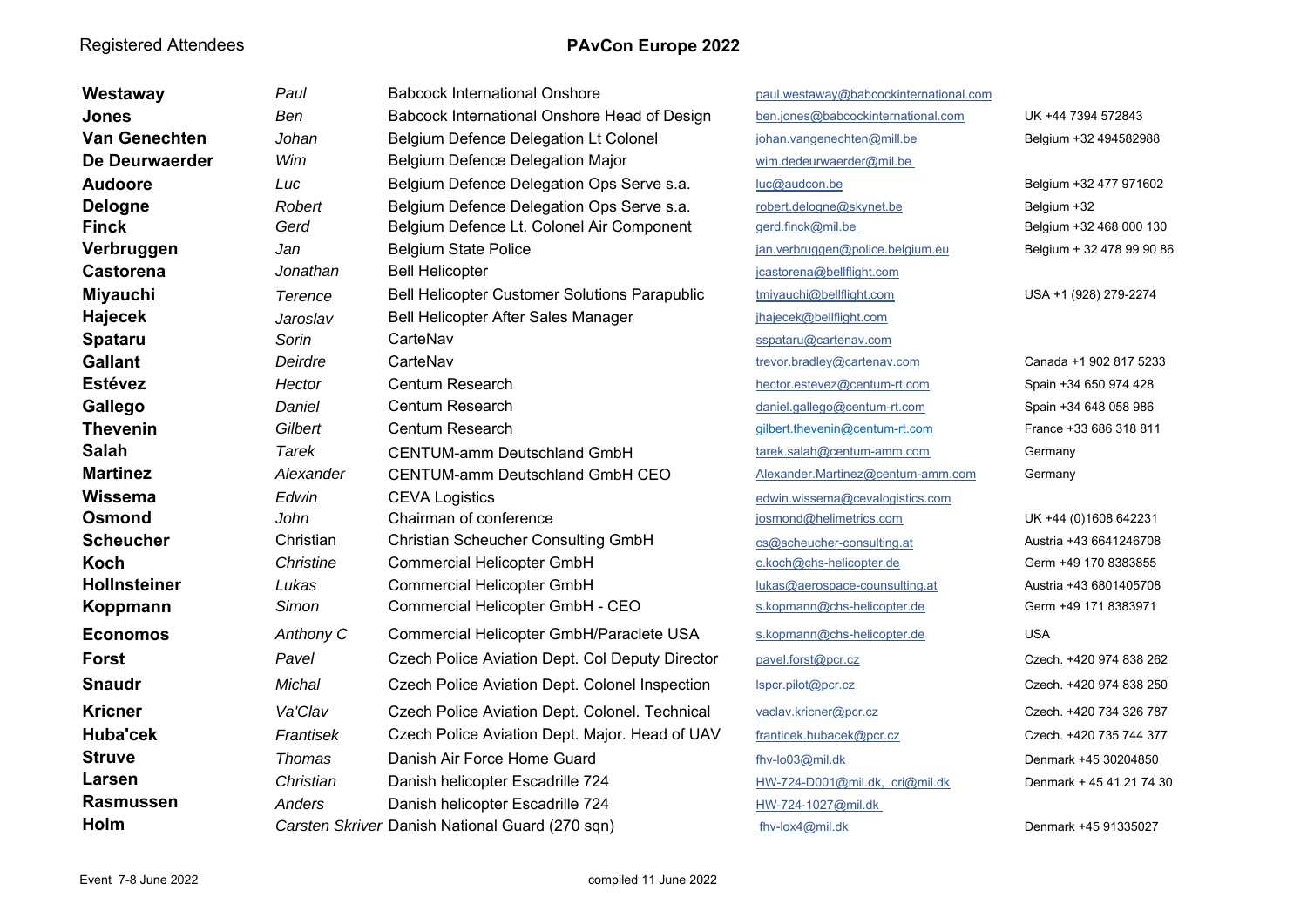| <b>Neilsen</b>   | Anders         | <b>Danish National Police</b>                |                                  |                          |
|------------------|----------------|----------------------------------------------|----------------------------------|--------------------------|
| Pedersen         | Thomas         | Danish National Police Senior Advisor        | thp002@politi.dk                 | Denmark +45 6163 3281    |
| <b>Spiegel</b>   | Mario          | Diamond Aircraft Industries GmbH             | m.spiegel@diamondaircraft.com    | Aust +43 664 886 861 34  |
| Haim             | <b>Stefan</b>  | Diamond Aircraft Industries GmbH             | s.haim@diamondaircraft.com       | Austria +43 664 8282236  |
| <b>Kirchner</b>  | Karin          | Diamond Aircraft Industries GmbH             | k.kirchner@diamondaircraft.com   | Austria +43 6648282313   |
| <b>McNair</b>    | Steve          | Dynamic Range IT                             | steve@dynamicrange.co.uk         | UK +44 7834 628993       |
| Lugg             | <b>Stuart</b>  | Dynamic Range IT                             | steve@dynamicrange.co.uk         |                          |
| Zarbiv           | Hillel         | Elbit SystemsEO ISTAR Business Unit          | Hillel.Zarbiv@elbitsystems.com   | Israel +972-54-5589660   |
| <b>Pretscher</b> | Peter          | ESG Elektroniksystem- und Logistik-GmbH      | peter.pretscher@esq.de           | Germ +49 15146248303     |
| Gerlach          | Alf            | ESG Elektroniksystem- und Logistik-GmbH      | alf.gerlach@esg.de               | Germ +49 92161 2702      |
| Palu             | Piret          | Estonian Police and Border Guard Board       | piret.palu@politsei.ee           | Estonia +372 614 9238    |
| Lihulinn         | Tarmo          | Estonian Police and Border Guard Board       | tarmo.lihulinn@politsei.ee       | Estonia +372 614 9238    |
| Aasmar           | Janar          | Estonian Police and Border Guard Board Major | Janar.Aasma@politsei.ee          | Estonia +372 614 9238    |
| <b>Osterhed</b>  | Hakan          | Flightcell International Snr. Business Devt. | hakan.o@flightcell.com           | Sweden +46 (8) 7652670   |
| Carpin           | Mattia         | Flysight S.r.l. System Engineer              | mattia.carpin@flysight.it        | Italy +39 0586 505016    |
| Giordanengo      | Patrizia       | Flysight S.r.l.                              | patrizia.giordanengo@flysight.it | Italy +39 0586 505016    |
| <b>Massini</b>   | Carlo          | Flysight S.r.I                               | carlo.massini@flyby.it           | Italy                    |
| Gordon           | Tim            | <b>Gama Aviation</b>                         | tim.gordon@gamaaviation.com      | UK +44 7826913079        |
| <b>O'Carroll</b> | Shane          | Garda Air Support Unit Sergeant              | Shane.D.OCarroll@garda.ie        | Eire (+353) 86-8282005   |
| <b>Flynn</b>     | Ray            | Garda Air Support Unit Sergeant and UEO      | raymond.j.flynn@garda.ie         | Eire (+353) 86-8280257   |
| <b>Meyer</b>     | Simon          | <b>Global Aviation Systems GmbH</b>          | s.meyer@theaviationexperts.de    |                          |
| <b>Dismore</b>   | Ollie          | Heli-Ops                                     |                                  |                          |
| <b>Steyn</b>     | Bennie         | Hendoldt Optronics South Africa              | bennie.steyn@hensoldt.net        | SA +27 82 907 4799       |
| Niedinger        | Mischa         | Hendoldt Optronics South Africa              | mischa.niedinger@hensoldt.net    | Germany +49 171 5670286  |
| <b>Marquis</b>   | Pierre         | <b>Hensoldt Airborne ISR Radars</b>          | pierre.marquis@hensoldt.net      | Ger +49 1 52 01 39 08 65 |
| Webber           | <b>Bettina</b> | <b>Hensoldt Airborne ISR Radars</b>          | bettina.webber@hensoldt.net      | Germ +49 1522486 1944    |
| <b>Burger</b>    | Alexander      | <b>Hensoldt Sensors</b>                      | Alexander.Burger@hensoldt.net    | Ger +49 152 24 39 59 28  |
| <b>Kunz</b>      | Urz            | <b>Hensoldt GmbH</b>                         | urs.kunz@hensoldt.net            | Ger +49 151 54 99 67 25  |
| <b>Busic</b>     | Darko          | Hensoldt GmbH                                | darko.busic@hensoldt.net         | Ger +49                  |
| <b>Ewers</b>     | Gideon         | HMG Aerospace Rotorhub Editor                | gideon@hmgaerospace.com          | UK +44 (0) 7908 629 242  |
| <b>Potts</b>     | Shelley        | HMG Aerospace Rotorhub Sales Manager         | shelley@hmgaerospace.com         | UK +44 7742551979        |
| Racz             | <b>Tamas</b>   | Hungary Heli Control                         | sales@helicontrol.hu             | Hungary +36 70 944 4442  |
| <b>Kovacs</b>    | Robert         | Hungary Police Aviation Lt. Col. Chief Pilot | kovacsrobert@kr.police.hu        | Hungary +36301692039     |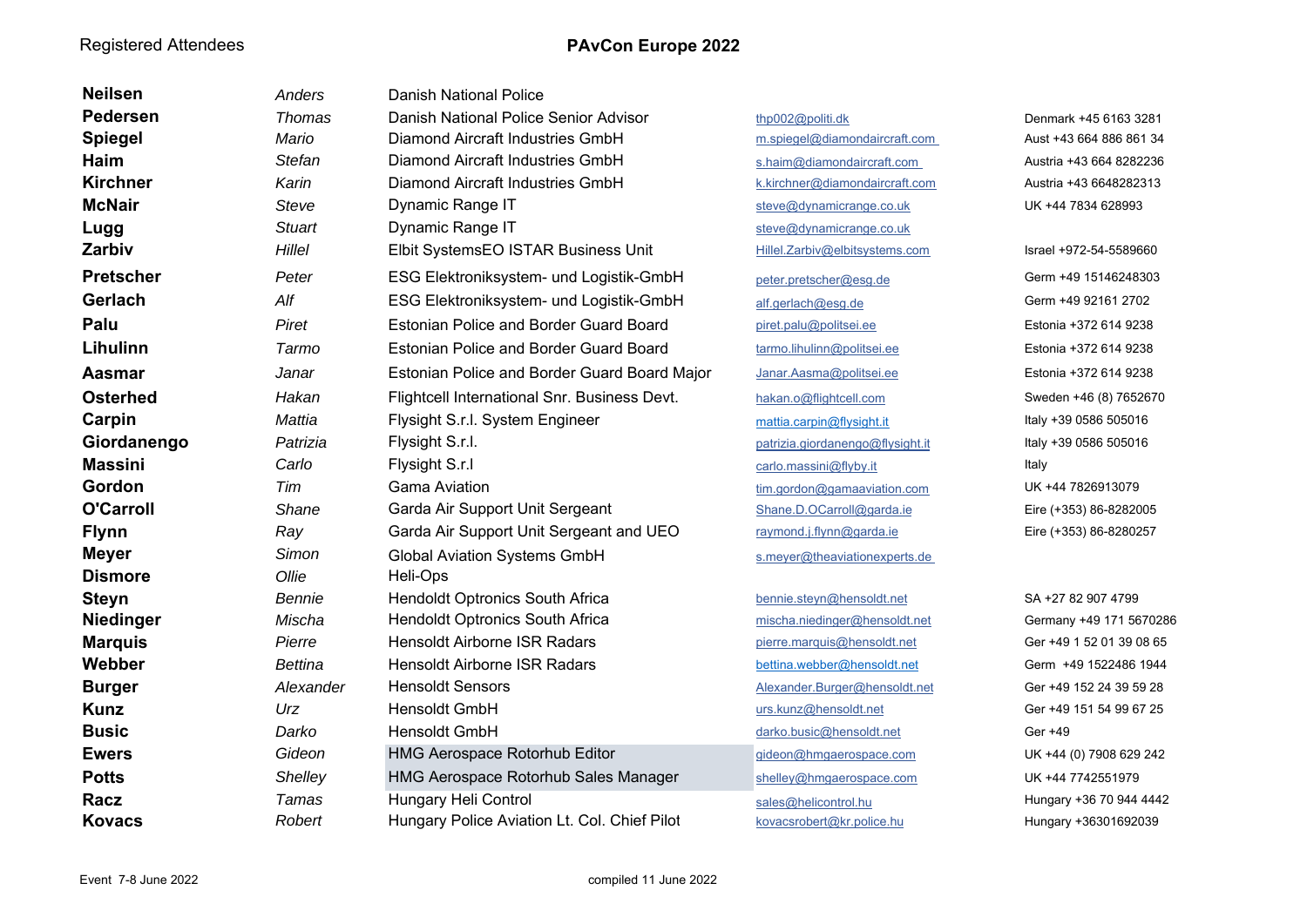| <b>Nagy</b>          | Gyorgy        | Hungary Police Aviation Col. Special Services   |                                         |                           |
|----------------------|---------------|-------------------------------------------------|-----------------------------------------|---------------------------|
| <b>Botta</b>         | Andras        | Hungary Police Aviation Col. Head of Service    |                                         |                           |
| Gabor                | Kuti          | Hungary Police Aviation Lt. Col. First Engineer |                                         |                           |
| <b>Pasztor</b>       | Zsigmond      | Hungary Police Aviation CSM On Board Duty       |                                         |                           |
| <b>Borchardt</b>     | Heidrun       | Intercopter GmbH                                | heidrun.borchardt@intercopter.de        | Germ +49 173 564 8975     |
| Giuliani             | Alessandro    | Leonardo Parapublic Sales Lead                  | alessandro.qiuliani@leonardocompany.com | Italy +39 342 5401368     |
| <b>Valerii</b>       | Federico      | Leonardo Helicopter                             | federico.valerii@leonadocompany.com     | Italy +39 345 8693930     |
| Munda                | <b>Ilaria</b> | Leonardo Military Government Manager            | llaria.Munda@leonardo.com               |                           |
| Ramundo              | Carlo         | Leonardo Electronics Division                   | carlo.ramundo@leonardocompany.com       | Italy +39 06 91852106     |
| <b>Vinetti</b>       | Claudio       | Leonardo Head of Eastern Europe Sales           | claudio.vinetti@leonardo.com            | Italy+39 342 132966       |
| <b>Sacco</b>         | Carlo         | Leonardo Hed of Sales - Engineering             | carlo.sacco@leonardo.com                |                           |
| <b>Daffara</b>       | Nicolo        | Leonardo AW169 Product Marketing                | nicolo.daffara@leonardo.com             |                           |
| <b>Forcati</b>       | Antonello     | Leonardo Parapublic Marketing Specialist        | antonello.forcati@leonardo.com          |                           |
| <b>Kabilka</b>       | Thomas        | LICO Stahl und Kunststofftechnik GmbH           | thomas.kabilka@lico-solutions.de        | Ger +49 (0) 152 0172 5831 |
| <b>Schelzig</b>      | Wolfram       | LICO Stahl und Kunststofftechnik GmbH           | schelzig@lico-solutions.de              | Ger +49 8961 416505       |
| <b>Boxhammer</b>     | Stephane      | LICO Stahl und Kunststofftechnik GmbH           | boxhammer@lico-solutions.de             | Ger +49 8961 4165 30      |
| <b>Martyshchenko</b> | Olga          | <b>LIMA Aviation</b>                            | olga.martyshchenko@lima-aviation.com    | UAE +971561181856         |
| Lail                 | <b>Thomas</b> | <b>Luminator Aerospace</b>                      | tlail@luminatorusa.com                  | USA +1 972 757 4791       |
| <b>Frain</b>         | lan           | Media Helian Cambridge                          | ian@hel-ian.eu                          | UK +44 (0) 7540 893 683   |
| <b>Sturlese</b>      | Stefano       | Meta Aerospace Management                       | sts@meta.aero                           | UK +44 (0) 7392869296     |
| <b>Heinrich</b>      | Christian     | Mission Critical Systems (ATOS) Head of Sales   | christian.heinrich@atos.net             | Austria +43 66488550970   |
| <b>Brink</b>         | Harald        | Netherlands Police Air Support                  | harald.brink@politie.nl                 | Neth +31 (20) 502 56 41   |
| <b>Uittenbogaard</b> | Ronald        | Netherlands Police Air Support Tech. Manager    | ronald.uittenbogaard@politie.nl         | Neth +31 654973498        |
| <b>Rademaker</b>     | Roel          | Netherlands Police Air Support TFO              | roel.rademaker@politie.nl               | Neth +31 (20) 502 56 41   |
| <b>Stolk</b>         | Leo           | <b>Netherlands Politie Chief Pilot 139</b>      | leo.stolk1@politie.nl                   |                           |
| Lombard              | Clifton       | Nova Systems International                      | Clifton.lombard@novasystems.com         | UK +44 (0) 7534 935365    |
| <b>Teo</b>           | Cher-Min      | Nova Systems International                      | Cher-min.teo@novasystems.com            | Sing +61 447 800 934      |
| Loubser              | Jaco          | Nova Systems International                      | jaco.loubser@novasystems.com            | UK +44 (0) 7532 841118    |
| Watson               | Andy          | Nova Systems International                      | andy.watson@novasystems.com             | UK +44 (0) 7944 560214    |
| <b>Harrison</b>      | Adrian        | Organiser Team                                  | adrian@pavconeurope.eu                  | UK +44 (0) 7768 790588    |
| <b>Stremersch</b>    | Luc           | Organiser Team                                  | luc@pavconeurope.eu                     | Belg                      |
| <b>Elliott</b>       | <b>Bryn</b>   | OrganiserTeam/Principal                         | president@pavconeurope.eu               | UK +44 (0) 7778296650     |
| <b>Durif</b>         | Gabriel       | <b>SAFRAN Data</b>                              | gabriel.durif@safrangroup.com           | Fr +33 (0)6 71 15 75 75   |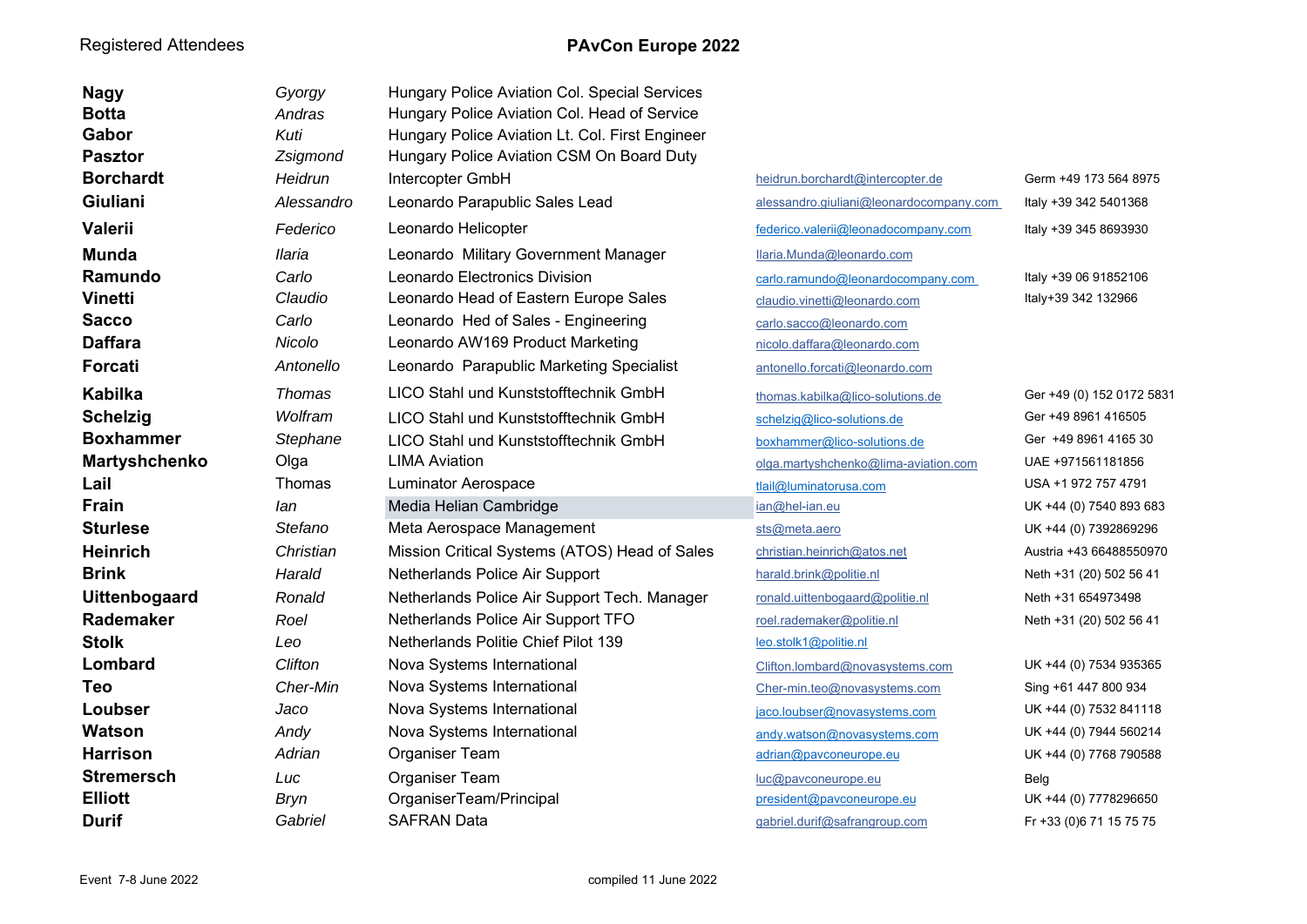| <b>Berges</b>    | Alexandre     | <b>SAFRAN Data</b>                               | alexandre.berges@gmail.com           | France +33 (0)6 07 19 02 12 |
|------------------|---------------|--------------------------------------------------|--------------------------------------|-----------------------------|
| Zouag            | Andjy         | <b>SAFRAN Electronics &amp; Defence</b>          | andjy.zouag@safrangroup.com          |                             |
| Lemine           | Anne-Caroline | <b>SAFRAN Electronics &amp; Defence</b>          | anne-caroline.lemine@safrangroup.com | France +33 682 691976       |
| <b>Rivallan</b>  | Herve         | <b>SAFRAN Electronics &amp; Defence</b>          | herve.rivallan@safrangroup.com       | France +33 6 33 10 61 65    |
| <b>Kaschuba</b>  | Robert        | <b>SAFRAN Helicopter Engines Germany</b>         | robert.kaschuba@safrangroup.com      | Germany +491752229290       |
| <b>Halverson</b> | Chris         | <b>SCOTTY Group</b>                              | C.Halverson@scottygroup.com          |                             |
| <b>Kalcher</b>   | Joachim       | <b>SCOTTY Group</b>                              |                                      |                             |
| Lederer          | Arnold        | <b>SCOTTY Group</b>                              |                                      |                             |
| <b>Usmanov</b>   | Oleg          | <b>Shotover Systems</b>                          | oleg@shotover.com                    | USA +1 720 900 1001         |
| <b>Mohammad</b>  | Azriel        | <b>Shotover Systems</b>                          | amohammed@shotover.com               | Germ +49 152 3624 2850      |
| van Leth         | Ingmar        | <b>SKYOPS</b>                                    | ivleth@skyops.com                    | Neth +31 648 110 734        |
| Grift            | Andre         | <b>SKYOPS</b>                                    | agrift@skyops.com                    | Neth +31 172 782 116        |
| <b>Ebbink</b>    | Jordy         | <b>SKYOPS</b>                                    | jebbink@skyops.com                   | Neth +31 648110734          |
| <b>Seter</b>     | Blaz          | Slovenia Police Aviation Unit                    | blazkowic@gmail.com                  | Slovenia +386 4 281 3600    |
| <b>Kink</b>      | Dejan         | Slovenia Police Aviation Unit Superintendent     | dejan.kink@policija.si               | Slovenia +386 31 602 656    |
| <b>Myers</b>     | Peter         | <b>Smith Myers</b>                               | peter.myers@smithmyers.com           | UK +44 (0) 7973 963885      |
| <b>Probets</b>   | Bill          | Speaker Chief Pilot East Bay Parks               | BPROBETS@ebparks.org                 | US +1 (925) 640-2545        |
| <b>Hafner</b>    | <b>Marcus</b> | <b>Textron Aviation Special Missions</b>         | mhafner@txtav.com                    | Austria +43 664 242 70 95   |
| Pall             | Andrew        | <b>Textron Aviation Special Missions</b>         | apall@txtav.com                      | US +1.316.573.6725          |
| <b>Gibbs</b>     | Robert        | <b>Textron Aviation Special Missions</b>         | bgibbs@txtav.com                     | US +1 316 841 0843          |
| <b>Helsen</b>    | Heren         | <b>Thales Airborne Systems</b>                   | veran.helsen@thalesgroup.com         | France +33 6 69 62 27 44    |
| <b>Bentot</b>    | Edward        | <b>Thales Airborne Systems</b>                   | edward.bentot@fr.thalesgroup.com     | France                      |
| Loew             | Christian     | <b>Thales Austria GmbH</b>                       | christian.loew@thalesgroup.com       | Aust +43 (664) 8501344      |
| Wigfield         | Jason         | <b>Thales UK Limited</b>                         | jason.wigfield@uk.thalesgroup.com    | UK +44 (0)7971 604 540      |
| <b>Forest</b>    | Denis         | <b>Thales Helix Marketing Manager</b>            | denis.forest@fr.thalesgroup.com      | France +33 6 81 537544      |
| <b>Presicce</b>  | Fabio         | <b>Trakka Systems</b>                            | fabio.presicce@trakkacorp.com        | Italy +39 (066) 555 599     |
| <b>Boniecki</b>  | Adam          | <b>Trakka Systems</b>                            | Stacey.Eddy@trakkasystems.com        |                             |
| <b>Celik</b>     | Alper         | <b>Turkey Police Aviation Pilot Inspector</b>    | celik.alper@yandex.com               | Turkey +90 5070210648       |
| <b>Marangoz</b>  | Metin         | <b>Turkey Police Aviation Pilot Inspector</b>    | metin.marangoz@egm.gov.tr            | Turkey +90 5417499686       |
| Ayan             | Ertan         | Turkey Police Aviation Police Officer Technician | ertan1.ayan@gmail.com                | Turkey +90 553742 1559      |
| <b>Cetin</b>     | Osman Ergun   | Turkey Police Aviation. Police Chief             | osmanergun.cetin@egm.gov.tr          | Turkey +90 5053663315       |
| <b>Kolliker</b>  | Marcus        | Kantonpolizei Zurich Switzerland                 | koku@kapo.zh.ch                      | Swiss +41 79 743 7088       |